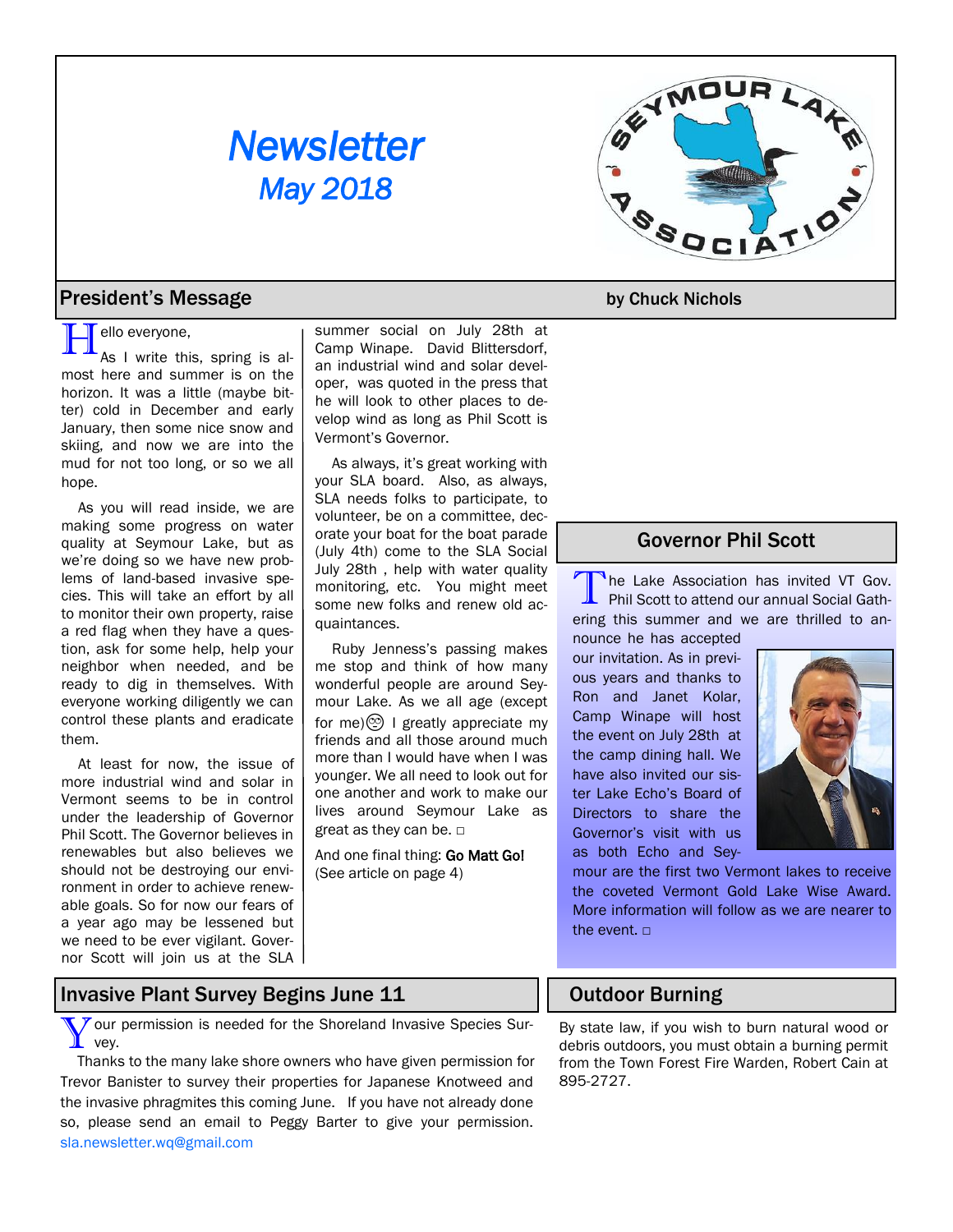#### Seymour Lake Association Newsletter (seymourlake.org) May 2018



This Newsletter is a semiannual publication of the Seymour Lake Association, a 501 (c) (3) tax exempt organization dedicated to the protection and preservation of Seymour Lake and the surrounding locality for the benefit of lake users, property owners, and residents of Morgan, Vermont.



#### Seymour Lake Association

P.O. Box 36 Morgan, Vermont 05853 www.facebook.com/seymourlakeassociation Telephone: (802) 766-8895 Website: www.seymourlake.org

**Officers** 

|                       |                      |                       | -------                                            |              |                    |                   |                   |  |
|-----------------------|----------------------|-----------------------|----------------------------------------------------|--------------|--------------------|-------------------|-------------------|--|
| President:            | <b>Chuck Nichols</b> | craynichols@me.com    |                                                    | 723-4976     |                    | cell 802-917-4282 |                   |  |
| Vice President:       | Ted Jewett           |                       | tnmjewett@comcast.net                              |              | 895-4871           |                   | cell 802 864-7697 |  |
| Treasurer:            | Jean McKenny         | jmckenny@together.net |                                                    | 895-2942     |                    | 802-766-8895      |                   |  |
| Secretary:            | Linda Buzzell        |                       | t-Ibuzzell@comcast.net                             |              | 895-4175           |                   | home 603-448-3245 |  |
| Directors (Term Ends) |                      |                       |                                                    |              |                    |                   |                   |  |
|                       | Alan Franklin        | $^{\circ}18$          | <b>Bruce Barter</b>                                | '19          | <b>Tim Buzzell</b> | $^{\prime}20$     |                   |  |
|                       | Erik Lessing         | ʻ18                   | Bonnie McWain '19                                  |              | Tom Adams          | $^{\prime}20$     |                   |  |
|                       | Frank Antonelli      | $^{\cdot 18}$         | Charles Woods                                      | $^{\circ}19$ | Rhonda Shippee '20 |                   |                   |  |
|                       |                      |                       | Tom Bonneville-Town of Morgan Select Board Liaison |              |                    |                   |                   |  |

Tom Bonneville—Town of Morgan Select Board Liaison

#### Committee Members

| ActivitiesFrank Antonelli                                                                                          |
|--------------------------------------------------------------------------------------------------------------------|
| Audit Doug Gimler                                                                                                  |
| BoatingTim Buzzell                                                                                                 |
| Dam/Lake LevelTim Buzzell, Ron Kolar, Chuck Nichols, Erik Lessing, Candy Moot                                      |
| Development/Education. Lyman McWain, Peggy Barter                                                                  |
|                                                                                                                    |
|                                                                                                                    |
| Loons Charles "Woody" Woods, Eric Hanson, Bonnie & Dave Potter                                                     |
| Maps Ron Kolar                                                                                                     |
|                                                                                                                    |
| Bonnie McWain, Brenda Wierschke                                                                                    |
|                                                                                                                    |
|                                                                                                                    |
| Nominating Tim Buzzell, Ted Jewett, Bonnie McWain                                                                  |
| Water QualityPeggy Barter, Frank Antonelli, Linda Broadwater, Tom Emery, Bill Kilpatrick, Dan Barry, Gerry Cahill, |
| Beth Torpey, Ron Kolar, Anthony Lazzara, Erik Lessing, Tracey Shadday, Rhonda                                      |
| Shippee, Charles Woods                                                                                             |
|                                                                                                                    |

Note: Name *underlined* is Committee Chair. Others are Committee Members.

Greeters at the Boat Launch: Bud Bergh, Lisa Foster, Penelope Newcomb, Dan Griffith, Beth Torpey, Ed Singer



## Recognition

The newsletter is paid in part with support from VT Department of Environmental Conservation funds. □

## Shoreland Protection Permitting

For questions regarding Shoreland Protection Permitting, contact Lindsay Miller who can be reached at

[Lindsay.miller@vermont.gov](mailto:Lindsay.miller@vermont.gov) and 802-490-6200.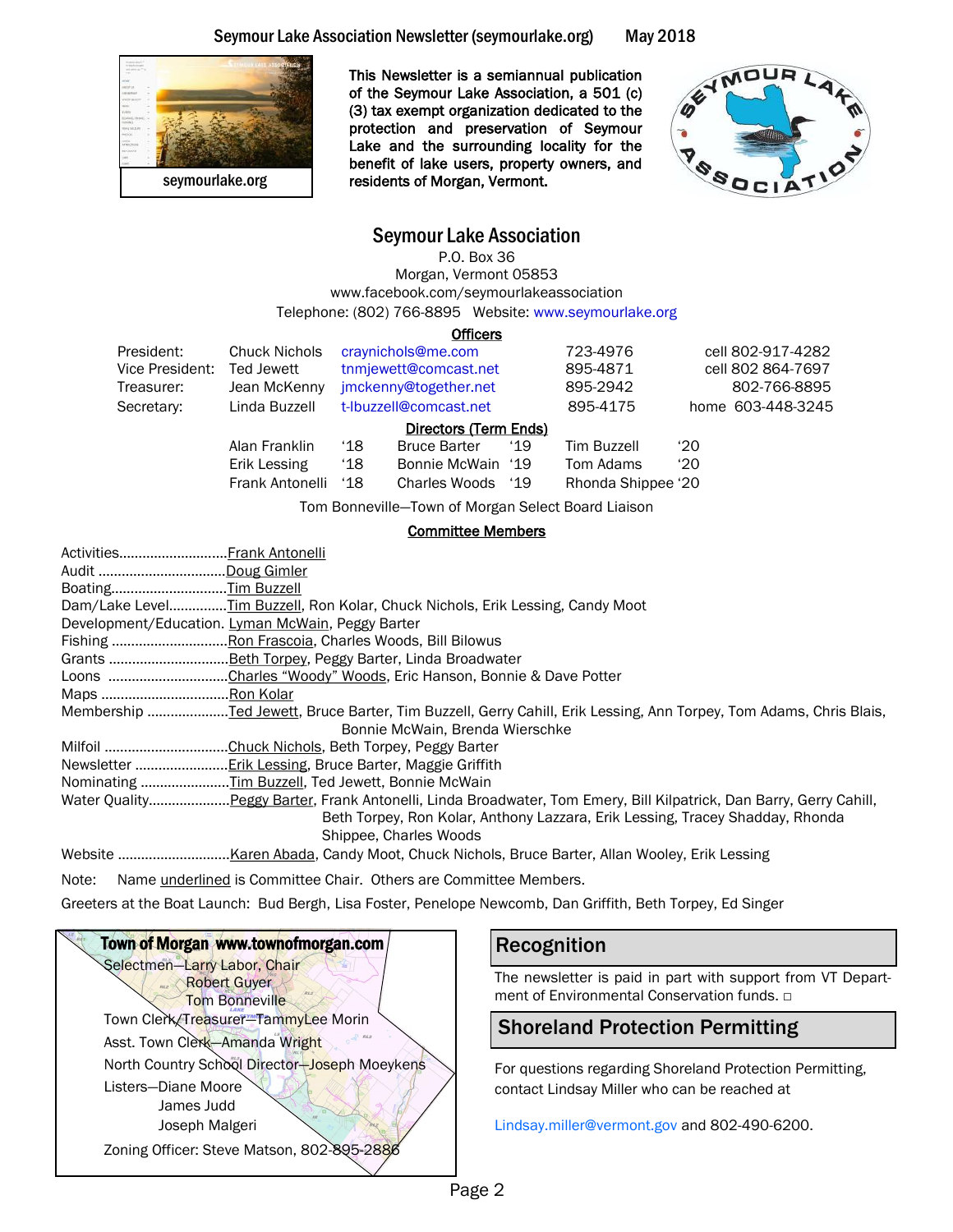## SLA Tackles Invasive Plant Species: Calls for Volunteers by Cynthia Stevens

The Seymour Lake Association<br>
(SLA) has launched a campaign to<br>
control two invasive plant species to The Seymour Lake Association (SLA) has launched a campaign to stop them from spreading at our shorelines and needs homeowners' cooperation. The SLA directors last summer appropriated \$4,000 to survey and control phragmites and Japanese Knotweed, in partnership with the Northwoods Stewardship Center. SLA aims to educate homeowners about the negative impact of these invasive plants as well as Purple Loosestrife.

Peggy Barter, who's email is at [sla.newsletter.wq@gmail.com,](sla) has been leading the charge to contact people for permission to allow Trevor Banister, an ECO-AmeriCorps intern at Northwoods, to walk their properties in an effort to map these invasive plants. Once we have a comprehensive view of what we're up against, we can implement a more effective strategy to minimize these unwelcome invasives. Volunteers are welcome so please contact

stevens\_cynthia@sbcglobal.net

So far, phragmites has been identified at a number of properties on Seymour Lake: the southern end of the eastern shore, including Elliot Acres, as well as Cranberry Lane and Wayeeses Shore West. Because of its height and fluffy seed heads, even motorists can spot phragmites. Case in point: a stand of phragmites was identified from Route 111.

For several years at their Seymour property, Woody and Missy Woods have been battling dense phragmites beds with a weed whacker, and with loppers where it has insinuated itself with cattails. The leaves of both plants are so similar it's hard to tell them apart. The Woods burn the invasive plants when they cut them down. Northwoods planted chokeberry, maples, cedar and larch trees amid the couple's dense phragmites to counter their growth, and those native species are doing well. □

### **Phragmites**

The Vermont Department of Environmental Conservation (VTDEC) recommends hand cutting the individual stems below the lowest leaf at the end of July before the flowers produce seed. At that point, most of its food reserves have gone to the top of the plant. Use hand-held cutters, gas-powered hedge trimmers and weed whackers with a circular blade to leave a six-inch stump. The harvested plant material should be burned or dried on a tarp before composting.



Phragmites Plants Flowering Stage Not yet flowering stage Photos by Rhonda Shippee

## Japanese Knotweed

For mechanical removal the VTDEC recommends cutting its stalks preferably twice a month in the

spring season with a scythe, loppers or lawnmower, if the topography permits. The plant grows up to 10 feet. Do this for five to ten years, and when the knotweed is much smaller and under control, replant with good-sized natives. Taming the knotweed

### Purple Loosestrife

Though not yet a focus of the SLA weed team, purple loosestrife is another invasive plant that takes over wet areas. Property owners can begin to attack it on their own. The DEC says small infestations can be manually treated by grabbing each stem at the base and pulling it out slowly. Loosestrife's beautiful magenta blooms can grow up to five feet, and should be broken off before they go to seed. All the discarded vegetation should be disposed of in a plastic bag and not put into a mulch pile.



can take up to 10 years b e c a u s e the roots and rhizomes in the soil are so powerful.

Never leave

cuttings on the ground. Spread them on a tarp and compost after thoroughly dry. □

*See Managing Japanese Knotw e e d* [h t t p s : / /](https://www.agriculture.nh.gov/publications-forms/documents/japanese-knotweed-bmps.pdf) www.agriculture.nh.gov/ [publications-forms/documents/](https://www.agriculture.nh.gov/publications-forms/documents/japanese-knotweed-bmps.pdf) [japanese-knotweed-bmps.pdf.](https://www.agriculture.nh.gov/publications-forms/documents/japanese-knotweed-bmps.pdf) 

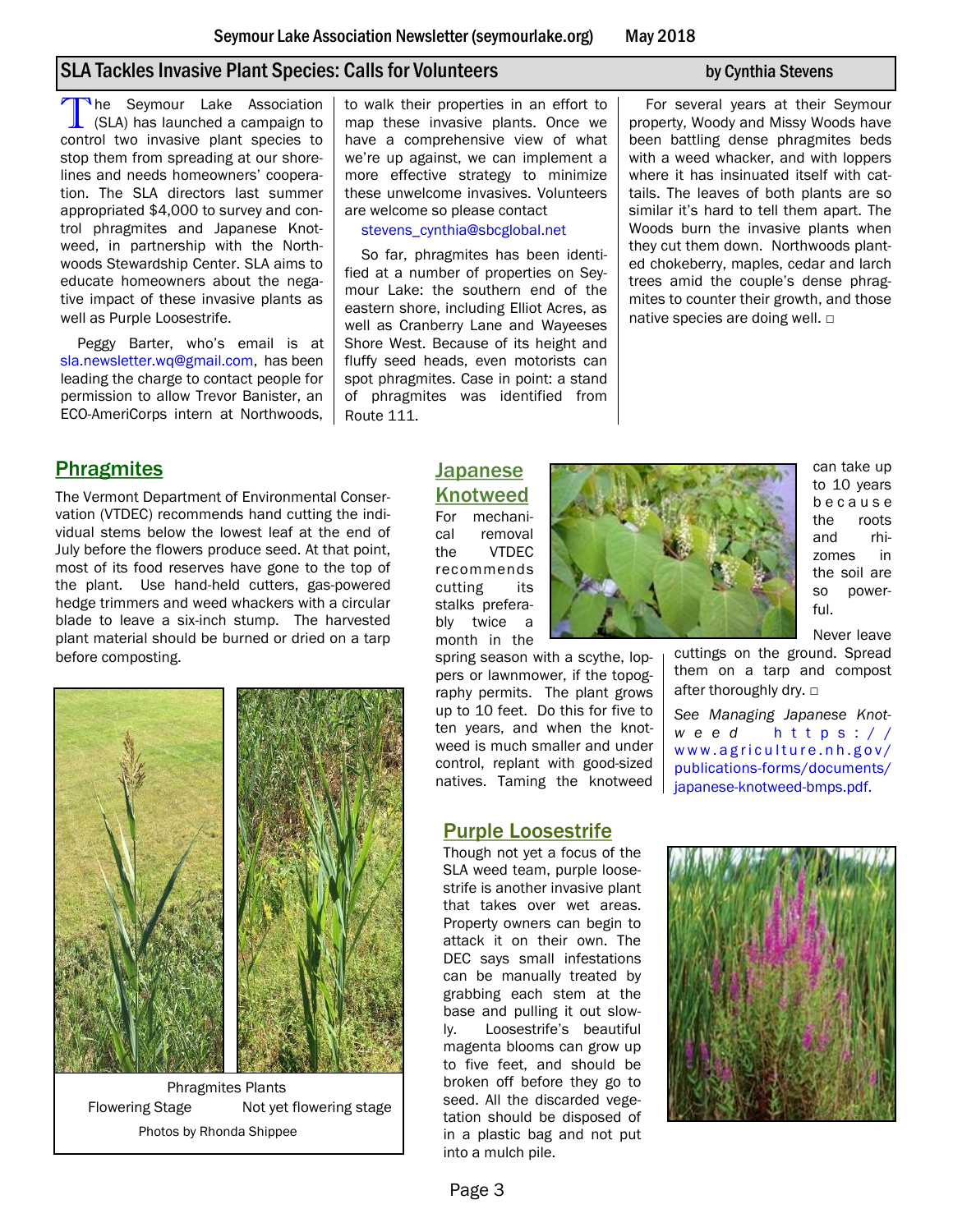# Tributary Sampling and Lay Monitoring Report by Peggy Barter and Erik Lessing

In 2017 Seymour Lake Association<br>completed a tributary water quality completed a tributary water quality sampling program to evaluate changes in phosphorus and sediment levels in tributaries to Seymour Lake that were first sampled in 2008 and 2009. Our work was done with guidance from Ben Copans, VTDEC Watershed Coordinator,

and led by Trevor Banister, Northwoods Stewardship Center ECO AmeriCorps Intern. The results were similar to those in 2008 and 2009. Unfortunately, we still have not captured data during a significant rain event, so at our request Trevor, with Ben's help, applied for a grant to sample during two rain events this summer if those events occur. We will be conducting further studies in the watersheds of the six tributaries in an effort to learn the causes

of the nutrients and sediments flowing into the lake.

We are happy to report that the state of the lake has improved over the last few

## Seymour Neighbor to Race Across America by Rhonda Shippee

**L** ocal Morgan resident and<br> **L** "Seymour Laker" Matt Shippee is<br>
undertaking a unique challenge this ocal Morgan resident and Seymour Laker" Matt Shippee is summer as part of a four-man team called the Opportunists that will compete in the cross country cycling endurance race known as Race Across America (RAAM). The team is based out of the Jupiter/Juno Florida area where Matt and his wife Rhonda have been wintering in recent years. Often called the world's toughest bike race, RAAM is a race unlike other grand tours. As one continual stage, once the clock starts, it does not stop until the finish line. The race route begins in Oceanside, CA and travels east, traversing three major mountain ranges (Sierra, Rocky and Appalachian), crosses four of America's longest rivers (Colorado, Mississippi, Missouri and Ohio) and the Great Plains. Also, passing through such iconic American landmarks as the Mojave and Sonoran Deserts, Monument Valyears with respect to phosphorus levels and chlorophyll–a found during Lay Monitoring by Tom Emery. In 2005, an increasing phosphorus trend was observed in Seymour due to a major road washout event that occurred in 2003 when a beaver dam washed out and took out a significant stretch of Route



111. However, we remain concerned about water clarity because it has not improved as much as the phosphorus has. This causes us to be looking for the possibility of declining water quali-

ty. We will continue to watch this carefully.

In addition to the Lay Monitoring data, VTDEC Lakes and Ponds scientists collect spring runoff data about the flow of phosphorus into the lake. Under natural conditions, the majority of phosphorus inputs to a lake occur during the

spring when the flow of inlet streams is high due to snowmelt and spring rains. Spring total phosphorus concentration is related to the potential for algal growth which may occur in a given season. In contrast, summer total phosphorus shows the algal growth on a given sampling day in the summer as well as the potential for future algal growth that summer. Spring phosphorus data is not included in the graph, but indicates a slight upward trend in the amount of phosphorus entering the lake in the spring. Both measures are important to understand the water quality of our lake.

The continuing slight downward trend of clarity in the lake and the slight uptick in phosphorus entering the lake with spring runoff encourage us to conduct further studies. □

RAAM is about 30% longer than the Tour de France and racers must complete the distance in roughly half the time, with no rest days. Team racers must finish within 9 days but Matt's team is hoping for 7+ days.

The team is riding to raise funds for Opportunity, Inc., an early childhood education and family center that supports and provides education to underprivileged children in West Palm Beach, FL. Look for Matt training this spring on the roads around Morgan. Hopefully our terrain will prepare him for this tough ride. You can follow the team's journey and/or make a donation to the school on their Facebook page [www.facebook.com/The-Opportunists-](http://www.facebook.com/The-Opportunists-224633094766306/)[224633094766306/.](http://www.facebook.com/The-Opportunists-224633094766306/) For more information on RAAM and to watch live race action via GPS tracking, visit their website at [www.raceacrossamerica.org.](http://www.raceacrossamerica.org) □

```
ley, Great Plains and Gettysburg. It fin- ishes at the docks in Annapolis MD.
```
The Opportunist Team in Jupiter, FL with Matt Shippee second from the right.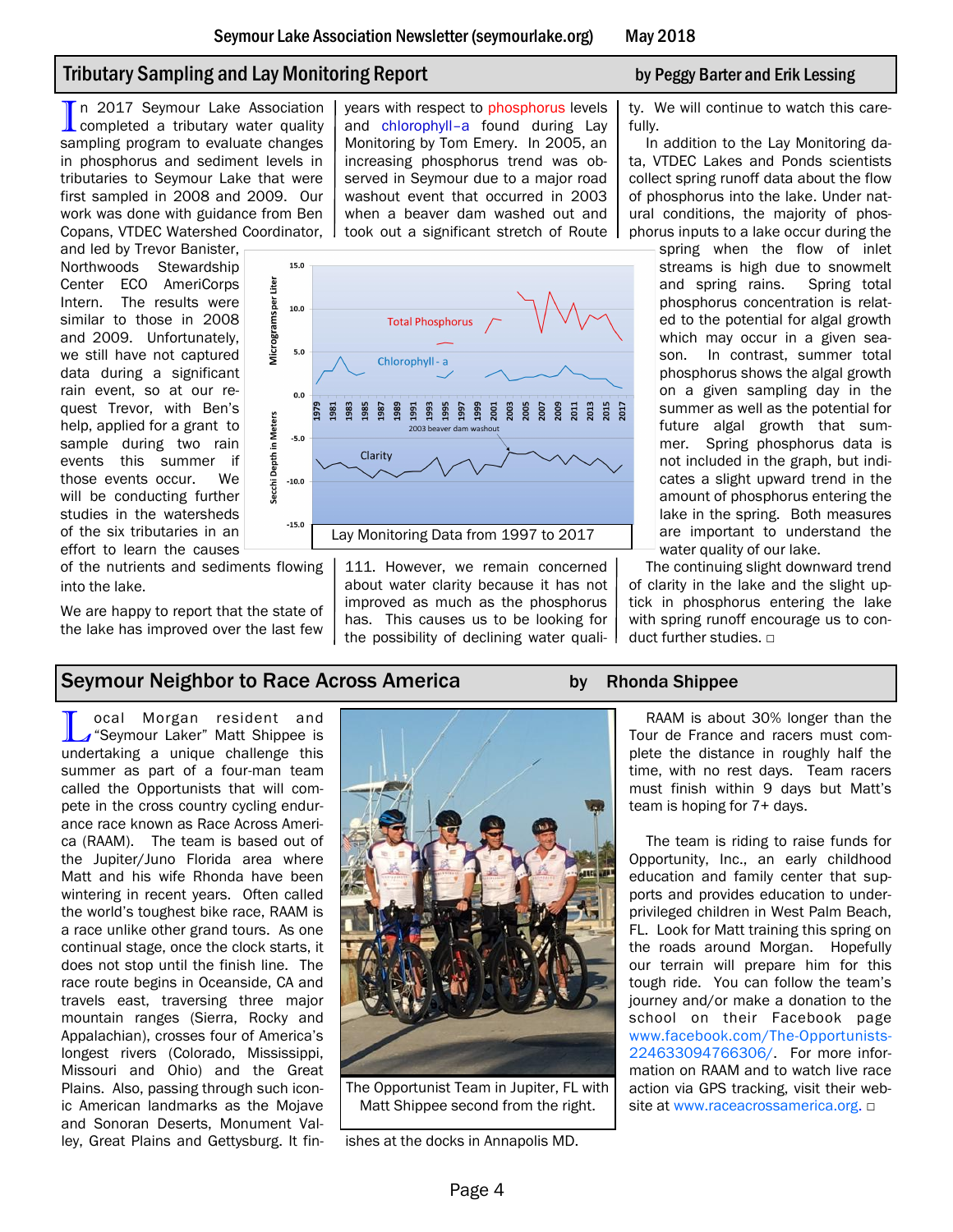#### LOVE AFFAIR BEGINS

A Ruby Jenness's life is a novel of fulfilled intentions and inspiration enriching her family, friends and community, and blazing a trail of stewardship for the lake that brought her great joy. Ruby passed away in Florida February 9 while in the care of her children.

Her love affair with Seymour Lake truly started as a teenager on wintery skating trips with friends and later summer canoe trips to an open spot across the lake. While fulfilling her thirst for knowledge at Lyndon State Teachers

College, Ruby Petelle met the love of her life, worked and lived summers at the Gilliam Lodge on Seymour near the present day Buzzell compound. Ruby and her friends took late night canoe excursions to a beachy area on the south side of the lake "L", a treeless shorefront that was once a potato farm, where they enjoyed bonfires and star filled nights.



Never having left the Northeast Kingdom, at 21, Ruby traveled by bus to Washington state to marry Ken Jenness, a young army recruit—a lifetime of adventures were to unfold for her. World War II ignited and Ken was sent overseas. Ruby came back home to Holland where she taught K-8 in a one room school house.

> When Ken finally returned from the war, that beachy piece of land they'd enjoyed years earlier became the target of their desires. In 1950 they purchased the property and built a summer cottage which soon became the "go-to"

summer respite when the growing Jenness family came home from military duty overseas.

Ruby believed everyone should learn how to swim and so she taught swimming informally on her beach. She later helped start the first Red Cross swimming program at the public beach. She organized swims across the lake for family and friends and accumulated a

#### Ruby Jenness by Kenni Jenness Freire

variety of boats for summer fun including a challenging wind surfer she conquered in her 70's.

Ruby's love of Seymour and all it offers was evident when new residents came to the lake. She organized hikes to Mt. Elan and over-the-hill to the quarry. She engaged friends to ride horseback for miles surrounding Seymour imbuing her love and respect for the lake to those whom she touched.

Ruby involved herself in every facet of lake life: Sugar-On-Snow parties, Strawberry Shortcake Suppers, the creation of the famous Circle of Friends, the Morgan Historical Society, streams and river inspections, loon counting and nesting. She was a ready kayaker companion for all her friends.

A life well lived is one doing what one intended and having others glad you lived. Ruby's was a life well lived.  $□$ 

"Do not follow where the path may lead. Go, instead, where there is no path and leave a trail — Ralph Waldo Emerson

May 31: Thurs. 8:30- 10:30AM. Workshop for Best Practices at Shadow Lake Public Access in Glover. C.f. page 8 for contacts.

May 25: Fri. 6PM. Morgan Historical Society (MHS) Spring Ham Dinner, at the Morgan Community House.

June 1: Fri. 8:30AM Federation of Vermont Lakes and Ponds (FOVLAP), Partners for healthy lakes: Exploring data, science, and tools together. College of Fine Arts, 36 College St., Montpelier. Register at [http://vermontlakes.org/](http://www.vermontlakes.org) [about-us/lake-seminar/ o](http://www.vermontlakes.org)r at the door.

July 1: Sun. 10AM. Echo Lake Protective Association sponsors the 4th annual Color Challenge Run/Walk. This is a 5K fun event for all. Details at echolakeassociation.net.

July 4: Wed. 2PM. Boat Parade. No Rain Date:

July 18: Wed. 11AM. MHS Annual Meeting & Pot Luck at the Morgan Center Church building..

July 19: Thurs. 1-3PM. A Lake Shore Walk with four experts in Lake Shore Management. See the article on the last page of this newsletter.

July 28: Sat. 9AM. SLA Annual Meeting at Morgan Community House.

Jul 28: Sat. Time TBA. SLA Summer Social for members and guests at Camp Winape.

Aug 8: Wed. Circle of Friends Bazaar. Location and time TBA

## Save the Dates Membership by Ted Jewett /Bruce Barter

 $\sqrt{\Lambda}$  e ended the year with a total number of membership units (375) slightly below last year's all time high of membership units (382). The number of associated donations from members (of any dollar amount) was the highest ever at 224. The percentage of lakefront properties with at least one active SLA member was identical to 2016 at 71.4%. That falls short of what we attained in 2013 and 2014, but it is still respectable.

Also of significance, we had 104 members who don't own property on the lakeshore. Those are people who own property in Morgan, but not on the lakeshore (74), and people

who don't own any property in Morgan (30).

Please note the complete list of active 2017 members on pages 6 & 7. Thanks to all of them for supporting the Association and also thanks to those who made an additional generous donation. In March, 2018 we sent membership renewal letters to all members as of year end 2017. □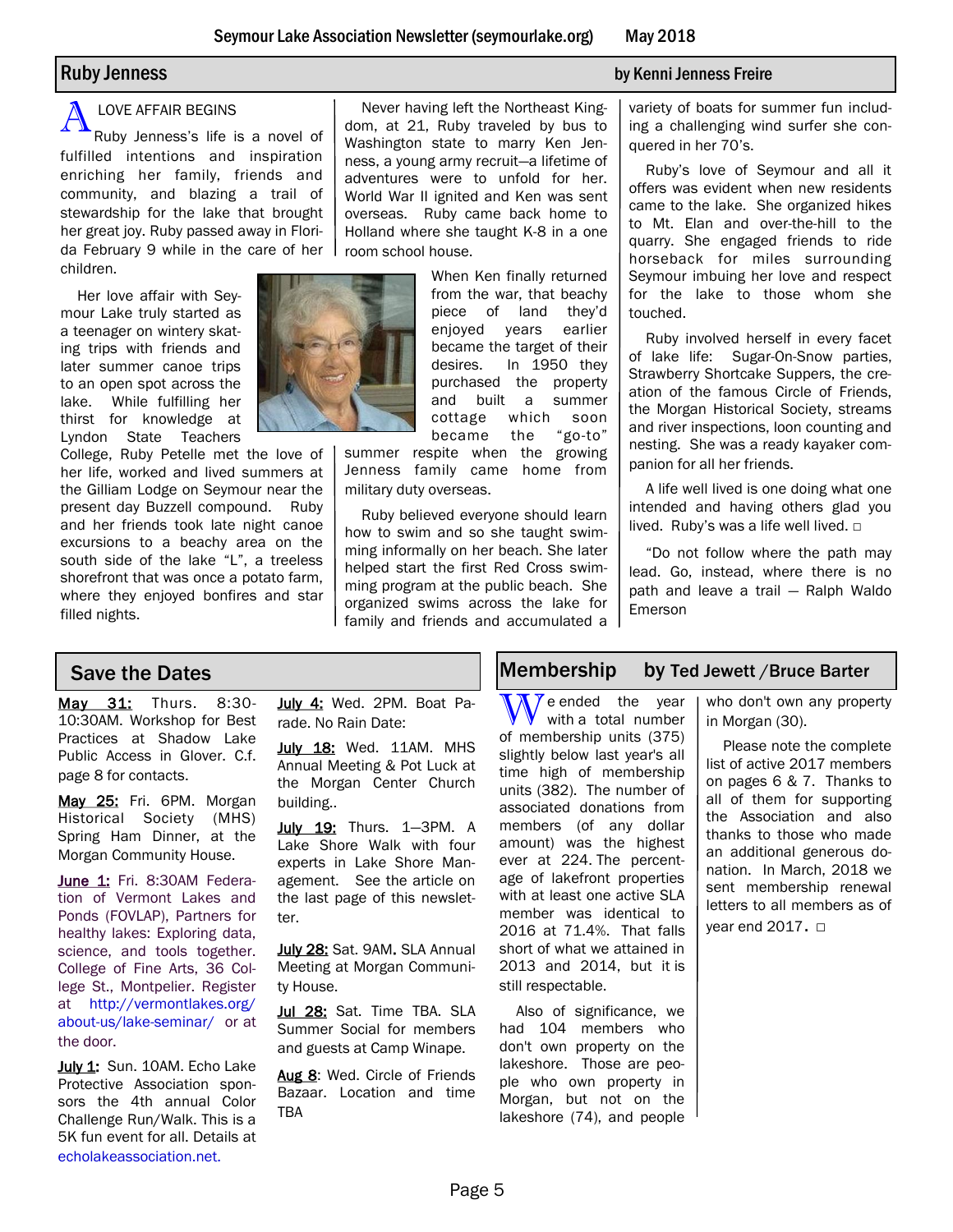# Thank You to the Following Seymour Lake Association Members for Your Support in 2017

Hamid & Karen Abada Adam & Louisa Tom & Cindy Adams NPC Realty, Inc. Adams Family Wilber & Nancy Allen Dave & Karen Anderson Fay Anderson Jim & Kate Antil Sue & Frank Antonelli Dave & Meredith Augustoni Bethany & Bennett Shawn & Kathryn Austin Luke & Donna Badaracco Dan & Carol Barry Trevor & Becky Barski Peggy & Bruce Barter Robert Barton and Family Patricia Morse James & Shirley Bassett Donna & Bill Benito Daniel & Audrey Benson Tom & Charlene Bentien Paul Bernhardt Roland J. Besaw Bill & Molly Bilowus Howard & Susan Birchard Wayne Bishop Chris Blais David Blittersdorf Jan Blomstrann Kevin, Sydney & Kyle Boivin Sue, Tom, Amy & Scott Bolasevich Rob, Sherylanne & Andy Ray & Peggy Bolduc Richard & Thomas Bonneville Anthony & Linda Bordeau Sue Botros Richard A. Bourbeau Nancy Bowen Bill & Janet Boyden Barbara Boyle Lindsay & Nikki Brainard Maya & Chase David & Joan Briggs Ernest & Linda Broadwater Brochu/Way Family Cate and Pete Bronson Scott Brooks Jacquelyn Brown Ted Rybak Stuart & Laura Brush Nancy & David Bullock and Family Peter & Meghan

Peter Bullock Emily Bowser William & Karen Burgess Bill & Susan Burns Ginny Bushee Caroline V. Busta and Family Jerry & Linda Buzzell Ken & Karen Buzzell Kendra Buzzell Bas van der Brugge Priscilla Buzzell Tim & Linda Buzzell Gerry & Steve Cahill Cindy Smith Robert & Laurie Cain Michael & Joanne Callinan David S. & Tracy L. Calvert Rick & Jane Cameron Jack & Linda Carroll Scott, Cynthia & Caleb Dorothy Carter Jack & Shelley Carter John & Christine Carter James & Donna Chickering Patricia K. Clark Robert Szatrowski Jack Clausen Sandy Granchelli Janet & Richard Colby and Family Thomas & Kathryn Colby Steven Coneys Thomas & Shirley Coneys Pat & Harlan Connary Sara Connolly Stephen & Janet Connor Anita Cook Holly Corby Lisa & Tom McConville Laura & Jason Lundgren Carol S. Corneille John & Deborah Cowan Dick & Fran Curran Bryan & Susan Davis Bert & Katrina DeLaBruere Elizabeth Denning Michael Denning Hazel V. Carby Charlie & Lisa Desmarais David & Sylvia Detscher Tony & Kathy DiBari Paul Doyle William Drake Tracey Becken Rene Ducharme

Skip & Jan Durfey Randy & Laurie Durivage Fred & Carol Edgerley and Family Rich Eldred Family of Gordon Elliott Sue Elliott Wittrup Carolyn Emery Michael & Linda Emery Tim & Ellen Emery Peter & Nancy Engels Alan & Anne Epstein Dick Epstein Charles & Alexandria Evans Steve & Claire Eyler Century 21 Farm & Forest The Maclure's Wayne & Kathy Fifield Jennifer Fiscaletti Susan & Byron Fish The Don Fisher Family Mike & Monique Foley Edie Fontana Denis Fortin and Family Lisa Foster Maureen A. Fountain and Family John & Eleanor Fraleigh Alan & Wendy Franklin Ronald & Dolores Frascoia Scott Frascoia Mark & Brenda Frazer Paul & Kenni Freire Janet & Alex Frisch Sylvia Geiger Robert Millikin Barbara Gildersleeve Nancy McWain Gilmond Doug & Judy Gimler Alfred T. Gioia, Jr. Thomas Gioia Chris & Cindy Gobillot Bailey & Mackenzie Kenric & Avalena Gonyaw Patricia Gosselin John & Ellen Gould Dick & Lil Govoni Mary Graham Boris Lavanovich John K. Greene Andrea Grez Dave & Greta Griffith Marguerite Griffith Robert & Meghan Guyer Dave & Debbie Hadley John P. Hale

Maureen Hall Daniel Brush Dean Hamel William Hatton Jeff & Susan Haubrich Bob & Linda Henker Wendell & Nancy Herman Tom & Patti Hill Stephanie & David Hockensmith Rob Hofmann Kit Walker Bill & Jan Hogan Derek & Danielle Holden William & Elaine Holden Mildred Holland Jason & Bethany Howe Ashton & Nevaeh Bruce & Anita Humphrey Pat Hunt Sam Ippolito Joan & Tim Reilly Tom & Helen Irwin Ben & Laurie Isaacson Frederick E. Jackson Bill & Heather Jacobs Julie Jacobs Richard Seguin Douglas & Debra Jangraw Judith H. Jarvis David & Carol Jenkins Krystal Jenness Ruby P. Jenness William Jenney Brian Jewett Matt & Jackie Jewett Ted Jewett James & Sharlyn Jordan Rick & Bonnie Joyal Arthur & Carolyn Judd Brian Judd Rebekah Jordan Scott A. Judd Karl & Carol Kaessler Heidi, Karl Jr. & Kristen James Kaufmann Julianne Kilburn Rich & Mary Kecskemeti and Kali Kerry & Laurice Keegan Kelly and Ryan Jim & Charlotte Kenney David Lines Sarah & Harper Kenney Robert & Cynthia Kern Brian & Debi Kerr

Page 6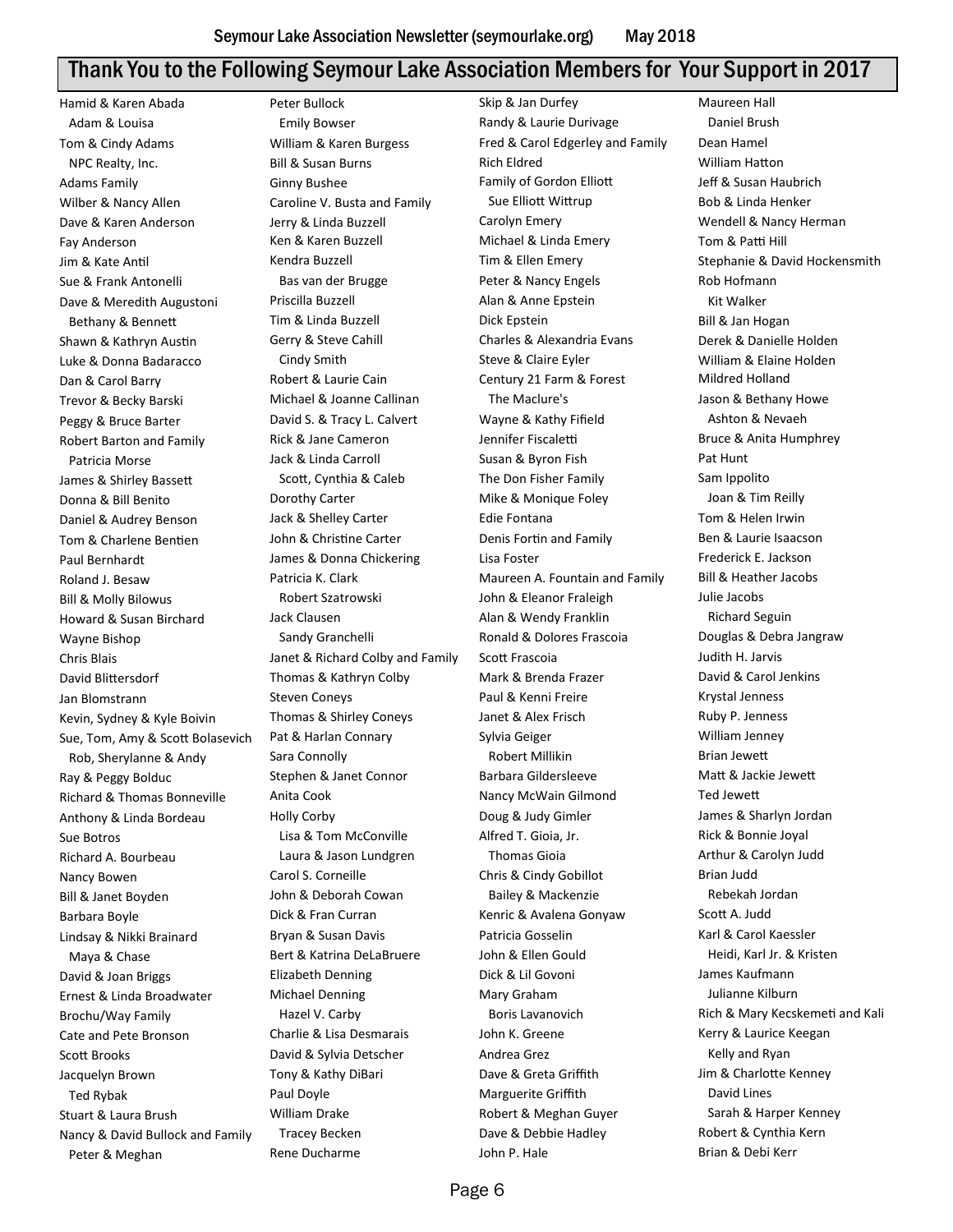# Thank You to the Following Seymour Lake Association Members for Your Support in 2017

Donald A. Kidder Nancy & Larry Kilinski Bill & Margaret Kilpatrick Kilroe Family Lisa & Kevin Kincaid Richard Kingston Jane E. & John D. Kipp Alan & Jenie Kolar Eric & Megan Kolar Ron & Janet Kolar Ted & Roberta Kowal William & Linda Kratt Allison & John Kulaga John & Kitty LaBarge Larry & Pauline Labor Ronald W. & Joanne M. Labrecque Al & Chris LaRocque Anthony & Kathy Lazzara Carol & Arthur Lerner Gregg Lessing Rhealene & Erik Lessing Stephanie Limoge Michael Abeling Elaine Lockwood Beverly Loomis Laura & Jason Lundgren Liz & Bob Lundgren Bruce & Karen MacDonald Nathan Maez Christopher and Susan Maginniss John & Deb Magnus Michael Malley Maya & Edward Manley Alison Marchione Tim Gridley Robert & Wendy Ann Marshall Barbara Mason and Family Stephen W. Matson Tom & Marilyn Mattick Douglas & Marilyn Maxwell Beverly May Ann & Dick McCarthy Patrick & Judith McCarthy Robert McCarthy James & Linda McDonald Maureen McGuire Derek S. McKenny Madison McKenny Ian McKenny Jean McKenny Lee & John McLendon Andrew & Kate McWain James & Bonnie McWain Lyman & Jackson McWain

Lyman & Sue McWain Loraine Melick-Seronick Peter Seronick Rosemary Miller Family Jeannette & Jim Mitchell Susan & Leo Moeykens Robert John Molleur Mark & Loren Montgomery Doug & Jill Moore Anne & David Moore Family Candy Moot Chuck Nichols Richard & Patty Morley James Morris Peter & Cheryl Morse Irene Murphy Norm & Peg Myers Sandra Nelson Deborah Newell-Robinson Russell Robinson Janice Nichols Chris Nicotera Heather Webster Bryan & Peggy Nolan Margaret O'Hara Mark, Jeff & Diane Gary & Nancy Olney Alexander Onyskin Steven & Lois Osetek Dean & Jan Palin Carol A. Pare Robert & Debra Partridge Richard A. Patukonis The Peabody Family Arliene Pearson Tom & Donna Pearsons Tom & Joyce Pecue Charlotte Perkins Robert Peters Heather & Scott Petit Robert & Pam Petrofsky Sandra & Jack Philbrick Frank & Mary Pinard Michael, Sean & Noelle Barbara Pollex Tom & Carol Pombar Robin & Mary Poole William Portway Natalie Layer Bonnie & Dave Potter Jeff & Tracey Poulin Peter & Diana Poulin Jim & Mary Ann Pratt Walter & Leona Quigg

Bill & Judy Reed Bill & Diane Reeves Carol & Ed Rehor Margaret Reilly Barbara Gunter Kathy & Bruce Remick Jackie & Worthy Reynolds Colette & Spensley Rickert Mary Ann Riggie and Family James & Carolyn Riley Annette Pion The Robbins Family Edward & Jeanette Roke June Horak Rosenberg Mark & Paula Rowse Ben & Erin Patricia Russell Cathy Judd-Stein Dennis & Deb Rustay Benjy Samuels Kayla Samuels and Family Les & Jennifer Samuels Maurice & Luly Samuels Stella Samuels Joan Sanborn David & Patricia Sanders Scott & Christina Schissel Dave & Priscilla Schulz Garrie Schulz Dana Seguin Homer & Janet Selby Sean & Tara Selby Dija & Kristchan Tracey & Larry Shadday Brad & Bonnie Shattuck Leah, Emma, Justin & Jonathan Betty Faynor Shepherd Matthew & Rhonda Shippee Linere Sillaway Mark & Amy Sills Jeremy & Martha Smith Therese Snyder Beth Spicer Laurel Sprengelmeyer Richard Parry Ann Stafford Carol & Robert Stanley Ann Stannard Bob & Mary Lou Steenrod Craig & Deborah Stevens Brian & Sean Cynthia Stevens Gary Stevens Michael & Debi Stevens

Dean & Joanne Stratton Casimer S. Sudol Francis Sullivan Sue Swenson Ted Swierczynski Justin Taft Family Alice C. Tetreault Margaret Tettemer Mark & Kimberley Thomann The Thomas Family Richard Tobia Ann Torpey Beth Torpey Kevin & Lisa Torpey Michael Torpey Patrick, Nicole & Liam Torpey Mike & Dale Trombley Heidi M. Trombly Bill & Tara Tubb Sue & Gerry Tubbs Mrs. Pauline Turcotte Nancy, Will & Brian Turk Donald & Stacey Tynion Bob & Debbie Vacca Roy & Joan Van Wyck Tom & Amy Wagner Rick & Elaine Waldo Betsy Walkerman Doria Ware Delvin & Nancy Warner Don & Judi Waterman Joan Watson Wallace & Vicki Watson Debra & Anthony Wayne Peter Wenk Dave & Cindy Westover Joan Wheeler Preston Whitcomb Win Whitcomb Heather Wark, Maela & Nicholas Brenda & Gilbert Wierschke Joyce Webster Wieselmann Laura & Betsy Williams Rodney M. Wood Thomas & Barbara Wood Charles & Missy Woods Scott & Alicia Woods Allan Wooley Ilene Douglas Bill & Joanne Worth Wayne & Judy Wyckoff Linda & Robert Yarlott Heather & Robert Zeagman Alexander, Allyssa & Austin